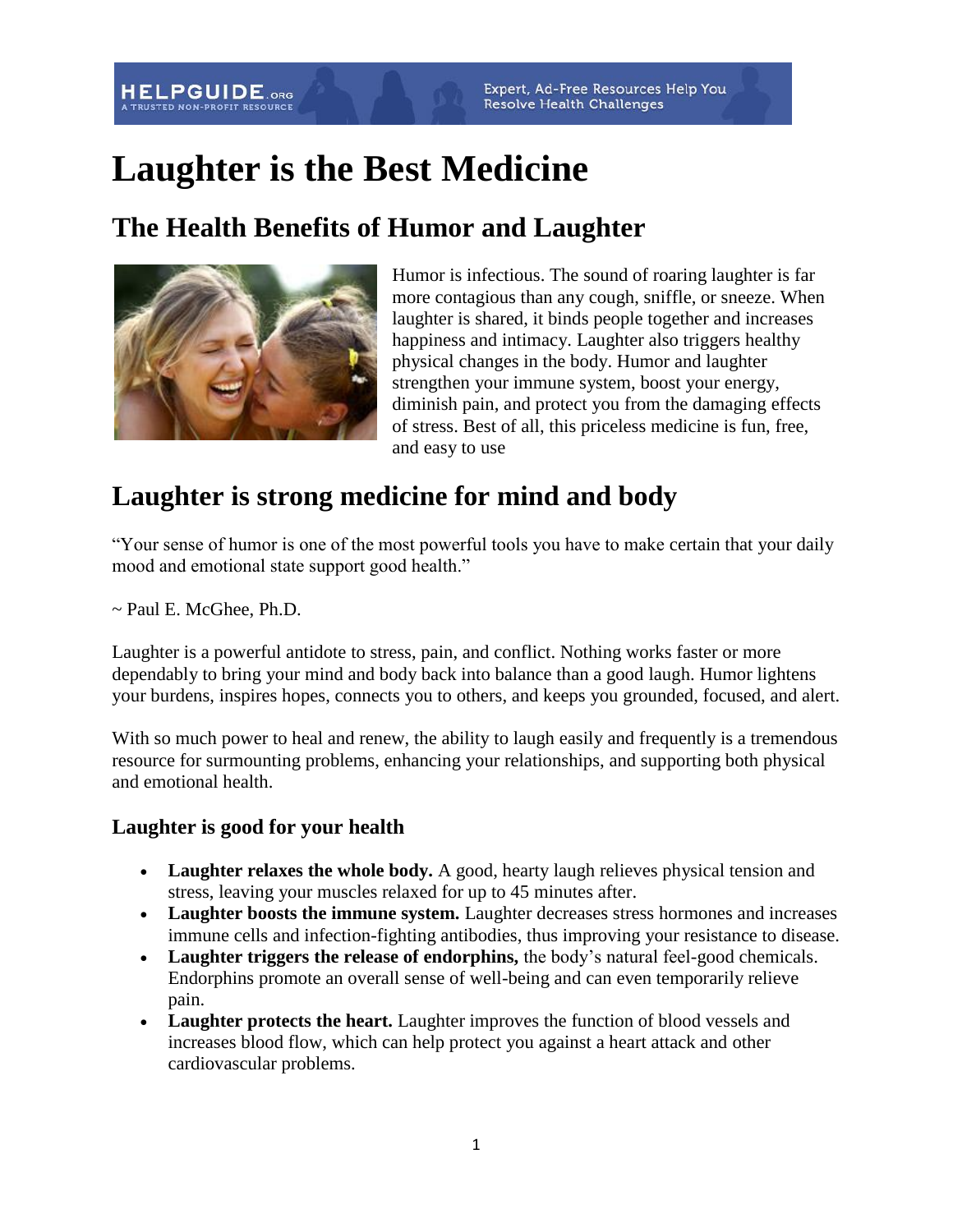#### **The Benefits of Laughter**

Physical Health Benefits:

Mental Health Benefits:

Social Benefits:

- Boosts immunity
- Lowers stress hormones
- Decreases pain
- Relaxes your muscles
- Prevents heart disease
- Adds joy and zest to life
- Eases anxiety and fear
- Relieves stress
- Improves mood
- Enhances resilience
- Strengthens
- relationships
- Attracts others to us
- Enhances teamwork
- Helps defuse conflict
- Promotes group bonding

#### The Benefits of Laughter

Physical Health Benefits:

- Boosts immunity
- Lowers stress hormones
- Decreases pain
- Relaxes your muscles
- Prevents heart disease

#### Mental Health Benefits:

- Adds joy and zest to life
- Eases anxiety and fear
- Relieves stress
- Improves mood
- Enhances resilience

Social Benefits:

- Strengthens relationships
- Attracts others to us
- Enhances teamwork
- Helps defuse conflict
- Promotes group bonding

# **Laughter and humor help you stay emotionally healthy**

Laughter makes you feel good. And the good feeling that you get when you laugh remains with you even after the laughter subsides. Humor helps you keep a positive, optimistic outlook through difficult situations, disappointments, and loss.

More than just a respite from sadness and pain, laughter gives you the courage and strength to find new sources of meaning and hope. Even in the most difficult of times, a laugh–or even simply a smile–can go a long way toward making you feel better. And laughter really is contagious—just hearing laughter primes your brain and readies you to smile and join in the fun.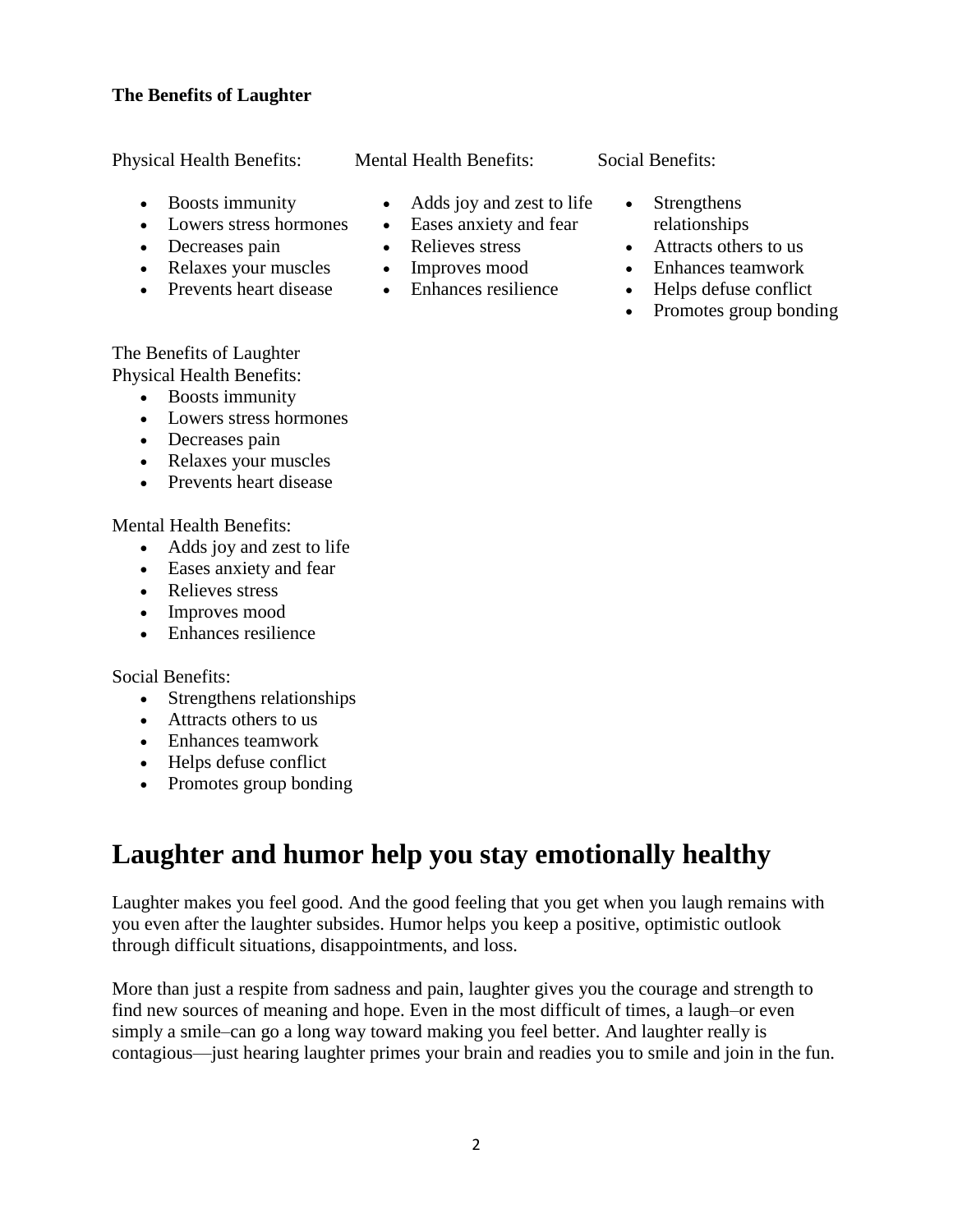### **The link between laughter and mental health**

- **Laughter dissolves distressing emotions.** You can't feel anxious, angry, or sad when you're laughing.
- **Laughter helps you relax and recharge.** It reduces stress and increases energy, enabling you to stay focused and accomplish more.
- **Humor shifts perspective**, allowing you to see situations in a more realistic, less threatening light. A humorous perspective creates psychological distance, which can help you avoid feeling overwhelmed.

### **The social benefits of humor and laughter**

Humor and playful communication strengthen our relationships by triggering positive feelings and fostering emotional connection. When we laugh with one another, a positive bond is created. This bond acts as a strong buffer against stress, disagreements, and disappointment.

#### **Laughing with others is more powerful than laughing alone**

#### **Creating opportunities to laugh**

- Watch a funny movie or TV show.
- Go to a comedy club.
- Read the funny pages.
- Seek out funny people.
- Share a good joke or a funny story.
- Check out your bookstore's humor section.
- Host game night with friends.
- Play with a pet.
- Go to a "laughter yoga" class.
- Goof around with children.
- Do something silly.
- Make time for fun activities (e.g. bowling, miniature golfing, karaoke).

Shared laughter is one of the most effective tools for keeping relationships fresh and exciting. All emotional sharing builds strong and lasting relationship bonds, but sharing laughter and play also adds joy, vitality, and resilience. And humor is a powerful and effective way to heal resentments, disagreements, and hurts. Laughter unites people during difficult times.

Incorporating more humor and play into your daily interactions can improve the quality of your love relationships— as well as your connections with co-workers, family members, and friends. Using humor and laughter in relationships allows you to:

- **Be more spontaneous.** Humor gets you out of your head and away from your troubles.
- **Let go of defensiveness.** Laughter helps you forget judgments, criticisms, and doubts.
- **Release inhibitions.** Your fear of holding back and holding on are set aside.
- **Express your true feelings.** Deeply felt emotions are allowed to rise to the surface.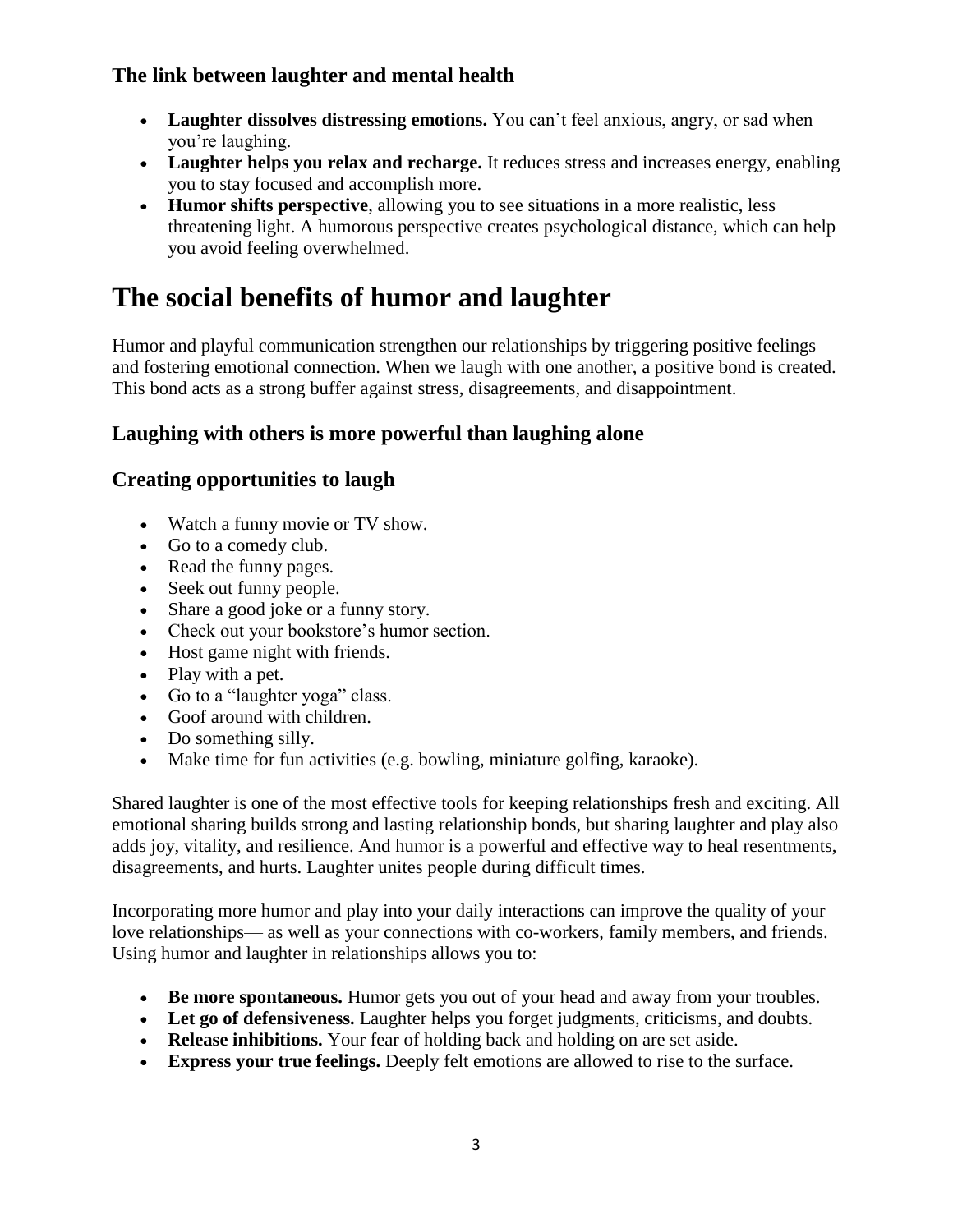# **Bringing more humor and laughter into your life**



**Want to bring the fun? Get a pet…**

Most of us have experienced the joy of playing with a furry friend, and pets are a rewarding way to bring more laughter and joy into your life. But did you know that [having a pet](http://www.helpguide.org/life/pets.htm) is also good for your mental and physical health? Studies show that pets can protect you depression, stress, and even heart disease.

Laughter is your birthright, a natural part of life that is innate and inborn. Infants begin smiling during the first weeks of life and laugh out loud within months of being born. Even if you did not grow up in a household where laughter was a common sound, you can learn to laugh at any stage of life.

Begin by setting aside special times to seek out humor and laughter, as you might with working out, and build from there. Eventually, you'll want to incorporate humor and laughter into the fabric of your life, finding it naturally in everything you do.

Here are some ways to start:

- **Smile.** Smiling is the beginning of laughter. Like laughter, it's contagious. Pioneers in "laugh therapy," find it's possible to laugh without even experiencing a funny event. The same holds for smiling. When you look at someone or see something even mildly pleasing, practice smiling.
- **Count your blessings.** Literally make a list. The simple act of considering the good things in your life will distance you from negative thoughts that are a barrier to humor and laughter. When you're in a state of sadness, you have further to travel to get to humor and laughter.
- **When you hear laughter, move toward it.** Sometimes humor and laughter are private, a shared joke among a small group, but usually not. More often, people are very happy to share something funny because it gives them an opportunity to laugh again and feed off the humor you find in it. When you hear laughter, seek it out and ask, "What's funny?"
- **Spend time with fun, playful people.** These are people who laugh easily–both at themselves and at life's absurdities–and who routinely find the humor in everyday events. Their playful point of view and laughter are contagious.
- **Bring humor into conversations.** Ask people, "What's the funniest thing that happened to you today? This week? In your life?"

### **Developing your sense of humor: Take yourself less seriously**

One essential characteristic that helps us laugh is not taking ourselves too seriously. We've all known the classic tight-jawed sourpuss who takes everything with deathly seriousness and never laughs at anything. No fun there!

Some events are clearly sad and not occasions for laughter. But most events in life don't carry an overwhelming sense of either sadness *or* delight. They fall into the gray zone of ordinary life– giving you the choice to laugh or not.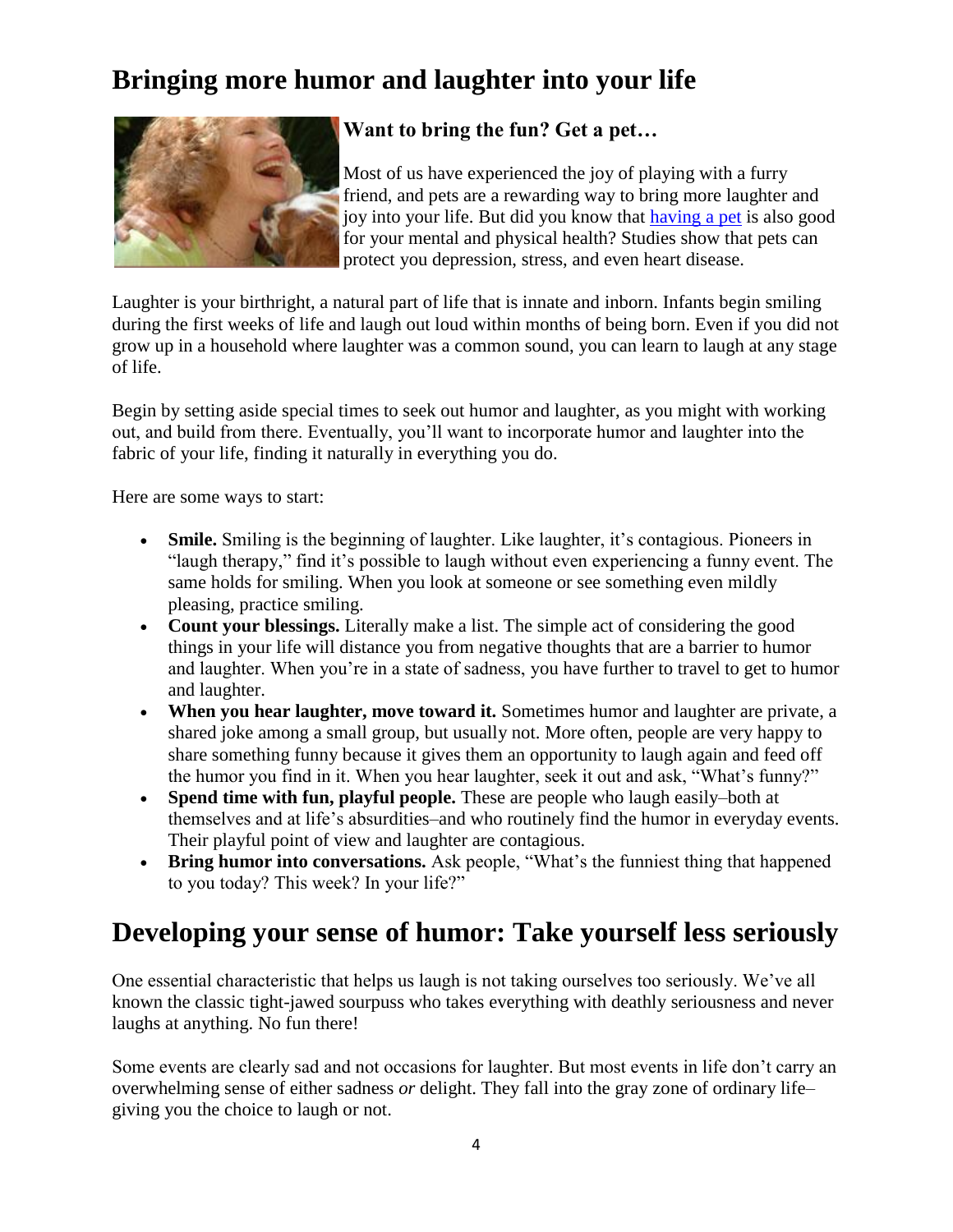### **Ways to help yourself see the lighter side of life:**

- Laugh at yourself. Share your embarrassing moments. The best way to take yourself less seriously is to talk about times when you took yourself too seriously.
- **Attempt to laugh at situations rather than bemoan them.** Look for the humor in a bad situation, and uncover the irony and absurdity of life. This will help improve your mood and the mood of those around you.
- **Surround yourself with reminders to lighten up.** Keep a toy on your desk or in your car. Put up a funny poster in your office. Choose a computer screensaver that makes you laugh. Frame photos of you and your family or friends having fun.
- **Keep things in perspective.** Many things in life are beyond your control—particularly the behavior of other people. While you might think taking the weight of the world on your shoulders is admirable, in the long run it's unrealistic, unproductive, unhealthy, and even egotistical.
- **[Deal with your stress.](http://www.helpguide.org/mental/stress_management_relief_coping.htm)** Stress is a major impediment to humor and laughter.
- **Pay attention to children and emulate them.** They are the experts on playing, taking life lightly, and laughing.

#### **Checklist for lightening up**

When you find yourself taken over by what seems to be a horrible problem, ask these questions:

- Is it really worth getting upset over?
- Is it worth upsetting others?
- Is it that important?
- Is it that bad?
- Is the situation irreparable?
- Is it really your problem?

### **Using humor and play to overcome challenges and enhance your life**

The ability to laugh, play, and have fun with others not only makes life more enjoyable but also helps you solve problems, connect with others, and be more creative. People who incorporate humor and play into their daily lives find that it renews them and all of their relationships.

Life brings challenges that can either get the best of you or become playthings for your imagination. When you "become the problem" and take yourself too seriously, it can be hard to think outside the box and find new solutions. But when you play with the problem, you can often transform it into an opportunity for creative learning.

Playing with problems seems to come naturally to children. When they are confused or afraid, they make their problems into a game, giving them a sense of control and an opportunity to experiment with new solutions. Interacting with others in playful ways helps you retain this creative ability.

Here are two examples of people who took everyday problems and turned them around through laughter and play: